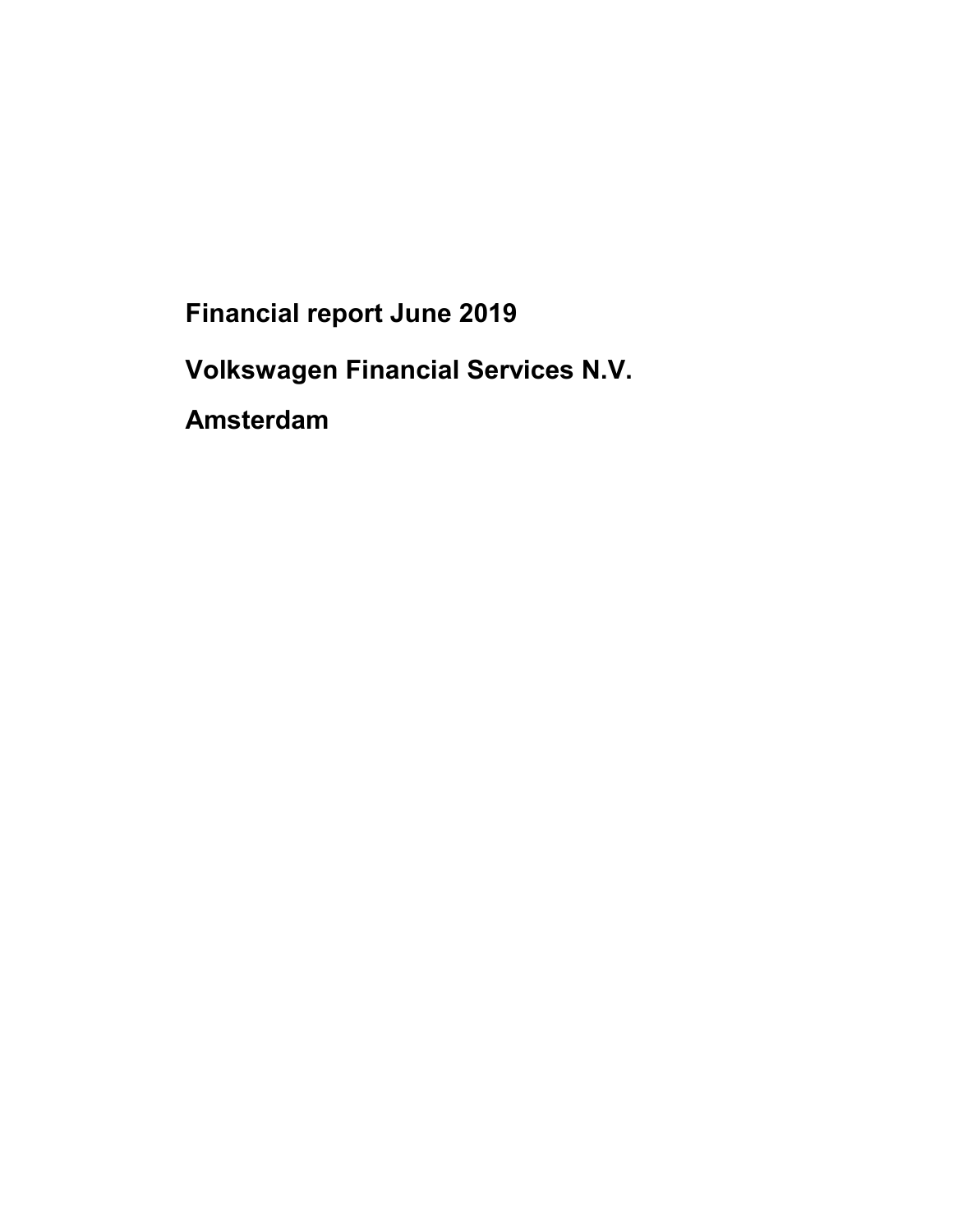# Management report

Volkswagen Financial Services N.V. ('FSNV' or 'the company'), founded in 1983, is one of the funding vehicles of Volkswagen Financial Services AG, Brunswick ('FSAG') and its subsidiaries. FSNV raises funds from the capital markets by issuing notes and lends the proceeds on to Group and Joint Venture companies.

Basis for the issuing activities are the  $\epsilon$  35 billion Debt Issuance Programme that adheres to the European Prospectus Directive and a € 5 billion Multi Currency Commercial Paper Programme. All issues are guaranteed by the parent company FSAG. As per 30.6.2019 according to Moody`s, FSAG`s rating is set to P-2 (short term) and A3 (long term) with a stable outlook. Standard & Poor`s assessed FSAG`s creditworthiness as A-2 (short term) and BBB+ (long term) with a stable outlook.

Besides these programmes FSNV can utilize several uncommitted revolving credit facilities with international banks. This grants more flexibility in providing the FSAG group with small volumes and/or frequent tranches of funds if required.

In the first six months of 2019 the company placed under the DIP programme 7 issues with a total € equivalent of 1,558 million. Under the CP Programme the company placed 28 issues with a total € equivalent of 625 million. The proceeds of these issues have been granted to the FSAG Group companies.

The company redeemed DIP issues with a total  $\epsilon$  equivalent of 295 million and CP issues with a total  $\epsilon$  equivalent of 847 million.

The financing activities are carried out in different currencies and interest terms. To avoid currency and interest risks, the company concludes interest- and currency swaps. The main business risks of FSNV are interest rate risk, currency risk, liquidity risk and credit risk. The Supervisory Board has set limits to restrict those risks. FSNV uses adequate tools to assess and to monitor them.

European Union regulations transformed into Dutch Law require the presentation of half year balance sheet figures in comparison to year-end figures of the previous year. Income statement figures compare the half year result with the corresponding half year result of the previous year

Net interest income in the first half of 2019 was € 8.0 million compared to € 5.3 million in the first half of 2018. Result after taxes added up to  $\epsilon$  5.4 million in the first six months of 2018 (2018: € 3.4 million)

For the whole year 2018 we expect a continuation of the first six months' level with regard to FSNV´s business volume. Net interest income and result after taxes are expected to be lower than the 2017 figures.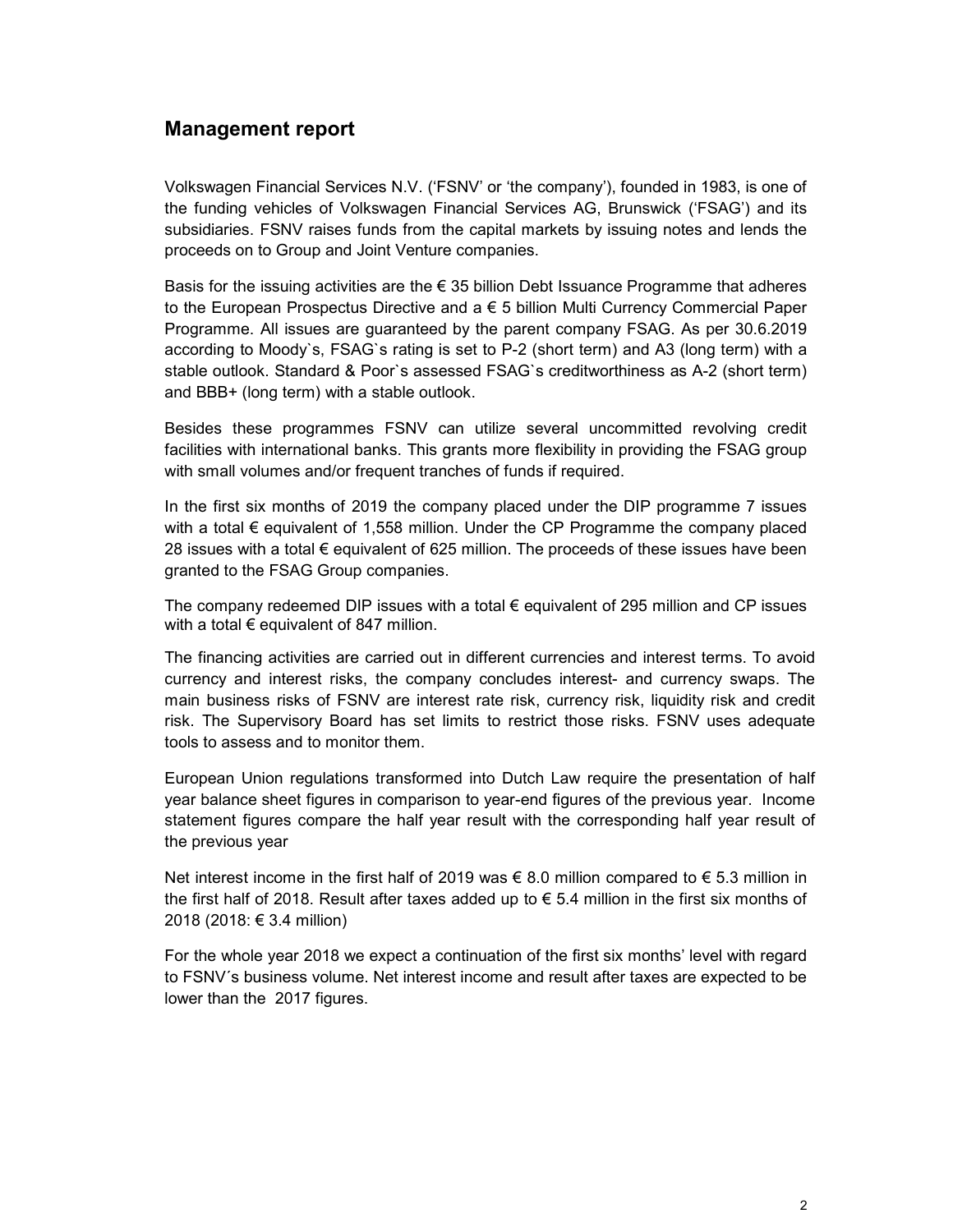In September 2015, the California Air Resources Board (CARB) and the US Environmental Protection Agency (EPA) publicly announced that irregularities in relation to nitrogen oxide emissions had been discovered in emissions tests on certain vehicles with Volkswagen Group diesel engines, resulting in violations of US environmental laws. On 22<sup>nd</sup> September 2015, the Volkswagen Group announced that around 11 million vehicles worldwide with type EA189 diesel engines were affected.

Depending on the different emissions regulations in the various countries, Volkswagen will rectify the diesel engine software, apply technical measures, compensate owners for reduced residual values or buy-back affected cars.

The majority of FSNV's borrowers have either financed cars with affected diesel engines or have them in their lease car inventory. However, investors and the financial markets assess the risks FSNV is exposed to on the background of the guarantee by FSAG, since investors have full recourse to FSAG. FSNV management has also assessed the impact of the "diesel emission issue" on the borrowers of FSNV by analysing in detail the financial situation of the borrowers as well as budget forecasts and concluded that FSNV is not exposed to higher credit risk.

The Management Board declares that to the best of their knowledge:

- 1. the financial statements for the first half year of 2019 give a true and fair view of the assets, the liabilities, the financial position and the results of the company; and
- 2. the management report gives a true and fair view of the company's situation as at the balance sheet date, the events that occurred during the first half year and the risks to which the company is exposed.

Amsterdam, 31 July 2019

Original has been signed by

Thomas Fries, Managing Director Bernd Bode, Managing Director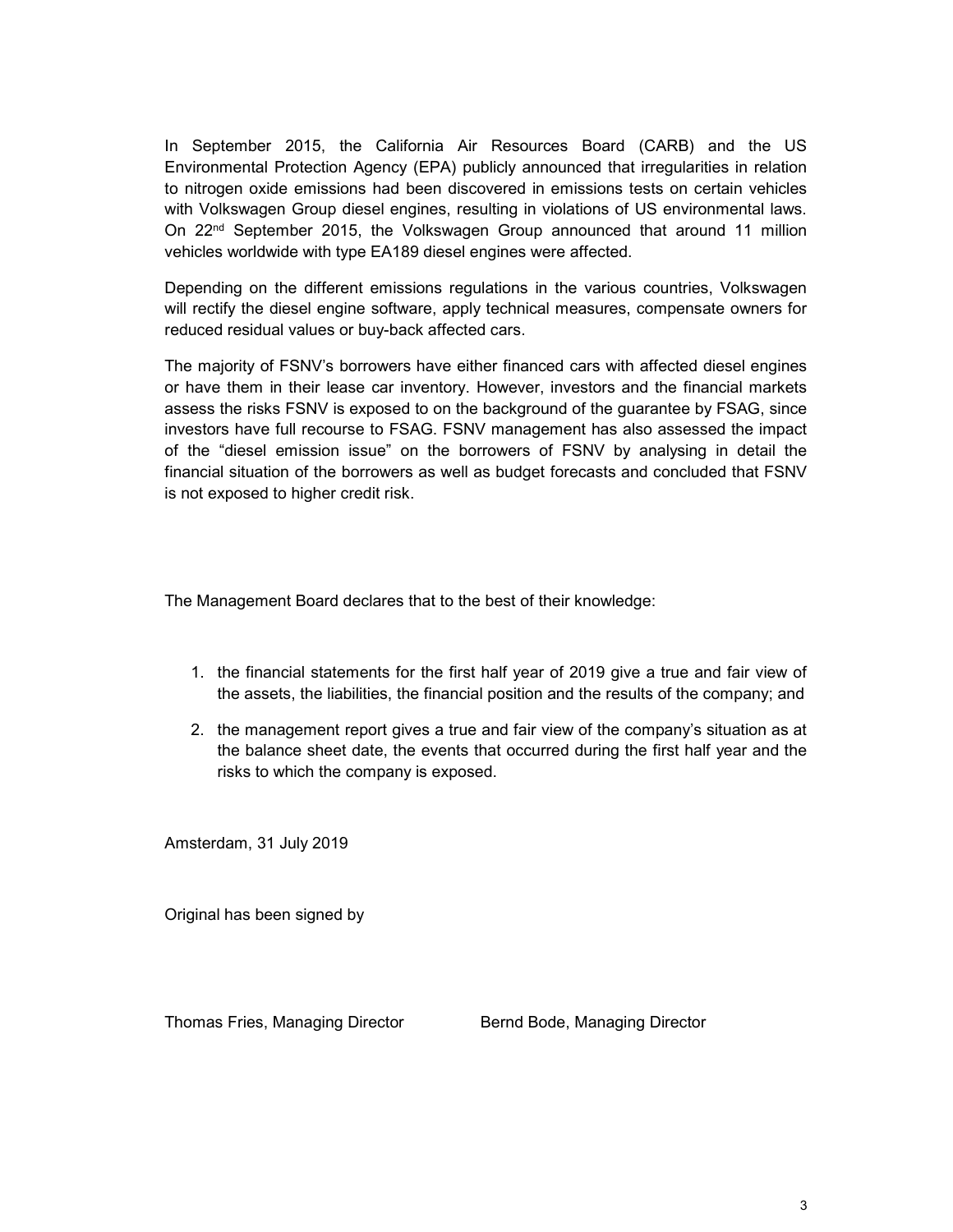# Balance sheet as at 30 June 2019

### (unaudited)

|                                                                             | 30 June 2019            |                | 31 December 2018       |                |
|-----------------------------------------------------------------------------|-------------------------|----------------|------------------------|----------------|
| Assets                                                                      | <b>EUR'000</b>          | <b>EUR'000</b> | <b>EUR'000</b>         | <b>EUR'000</b> |
| <b>Fixed assets</b>                                                         |                         |                |                        |                |
| Financial fixed assets:                                                     |                         |                | 1                      |                |
| Shares in participations<br>Loans to Volkswagen group<br>Companies          | 4,691,290               |                | 3,465,780              |                |
| Loans to joint ventures of the<br>Volkswagen group                          | 125,396                 |                | 223,187                |                |
| <b>Total fixed assets</b>                                                   |                         | 4,816,686      |                        | 3,688,968      |
| <b>Current assets</b><br>Receivables due from<br>Volkswagen group companies | 1,441,276               |                | 1,668,427              |                |
| Receivables due from joint<br>ventures of the Volkswagen<br>group           | 381,587                 |                | 504,486                |                |
| Loans to external parties<br>Other assets<br>Prepaid and deferred charges   | 500<br>30,611<br>13,389 |                | 500<br>53,421<br>8,912 |                |
| <b>Total current assets</b>                                                 |                         | 1,867,363      |                        | 2,235,746      |
| Cash at banks and in hand                                                   |                         | 3,842          |                        | 5,209          |
| <b>Total assets</b>                                                         |                         | 6,687,891      |                        | 5,929,923      |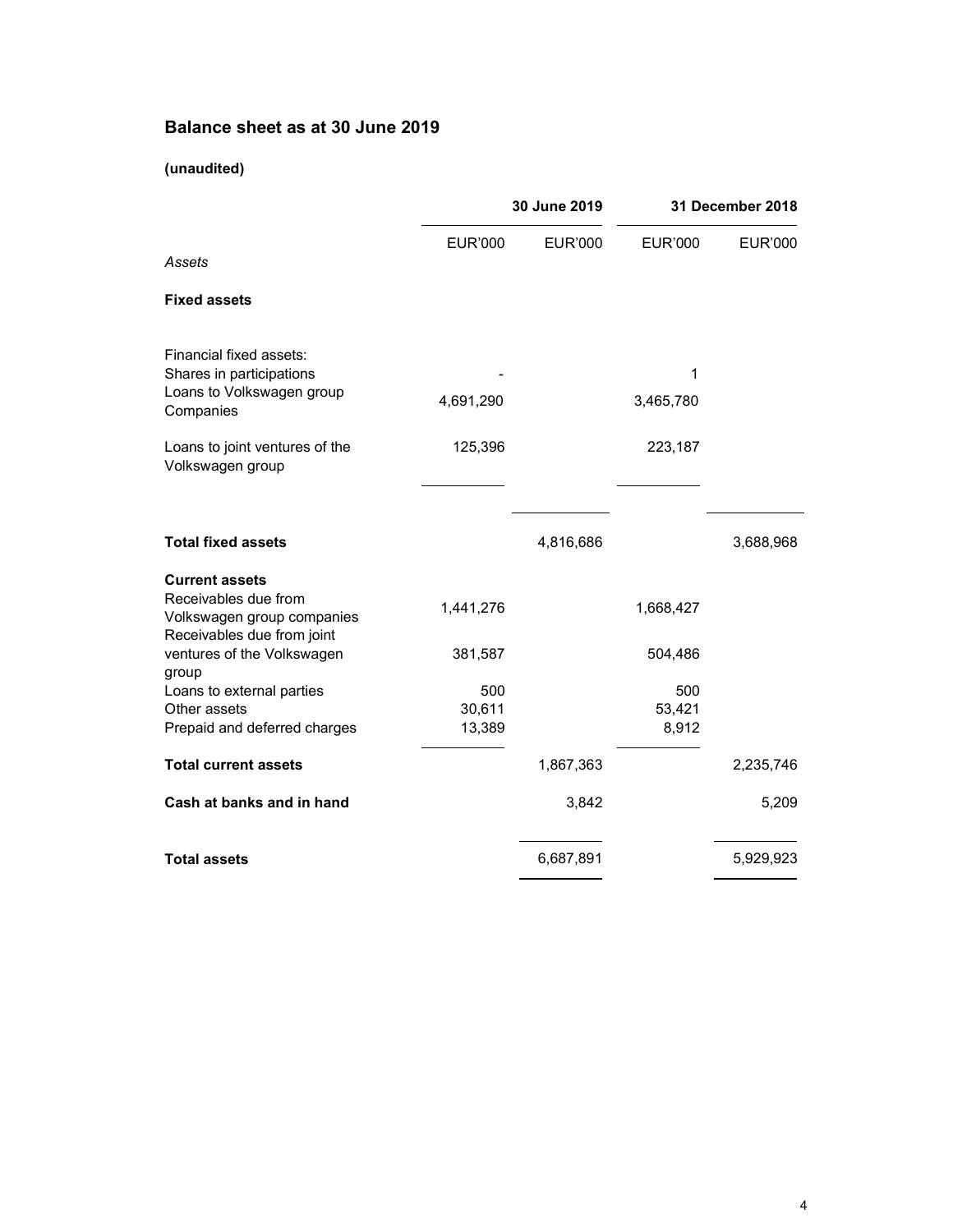# Balance sheet as at 30 June 2019

### (unaudited)

|                                                      | 30 June 2019     |                | 31 December 2018 |                |
|------------------------------------------------------|------------------|----------------|------------------|----------------|
| Shareholder's equity and<br>liabilities              | <b>EUR'000</b>   | <b>EUR'000</b> | <b>EUR'000</b>   | <b>EUR'000</b> |
| Shareholder's equity                                 | 454              |                | 454              |                |
| Share capital<br>Share premium reserve               | 1,115,000        |                | 1,115,000        |                |
| Retained earnings                                    | 139,195          |                | 139,195          |                |
| <b>Current earnings</b>                              | 5,368            |                |                  |                |
| Total shareholder's equity                           |                  | 1,260,017      |                  | 1,254,649      |
| <b>Long-term liabilities</b>                         |                  |                |                  |                |
| <b>Bonds</b>                                         | 4,143,817        |                | 3,138,999        |                |
| Liabilities to Volkswagen group                      |                  |                |                  |                |
| companies                                            | 97,000           |                | 97,000           |                |
| <b>Total long-term liabilities</b>                   |                  | 4,240,817      |                  | 3,235,999      |
| <b>Current liabilities</b>                           |                  |                |                  |                |
| <b>Bonds</b>                                         | 931,903          |                | 678,288          |                |
| Liabilities to Volkswagen group                      |                  |                |                  |                |
| companies                                            | 123              |                | 255,357          |                |
| Commercial papers                                    | 195,080          |                | 417,252          |                |
| Other liabilities<br>Deferred income                 | 45,256<br>14,695 |                | 59,171<br>29,207 |                |
|                                                      |                  |                |                  |                |
| <b>Total current liabilities</b>                     |                  | 1,187,057      |                  | 1,439,275      |
| <b>Total shareholder's equity</b><br>and liabilities |                  | 6,687,891      |                  | 5,929,923      |